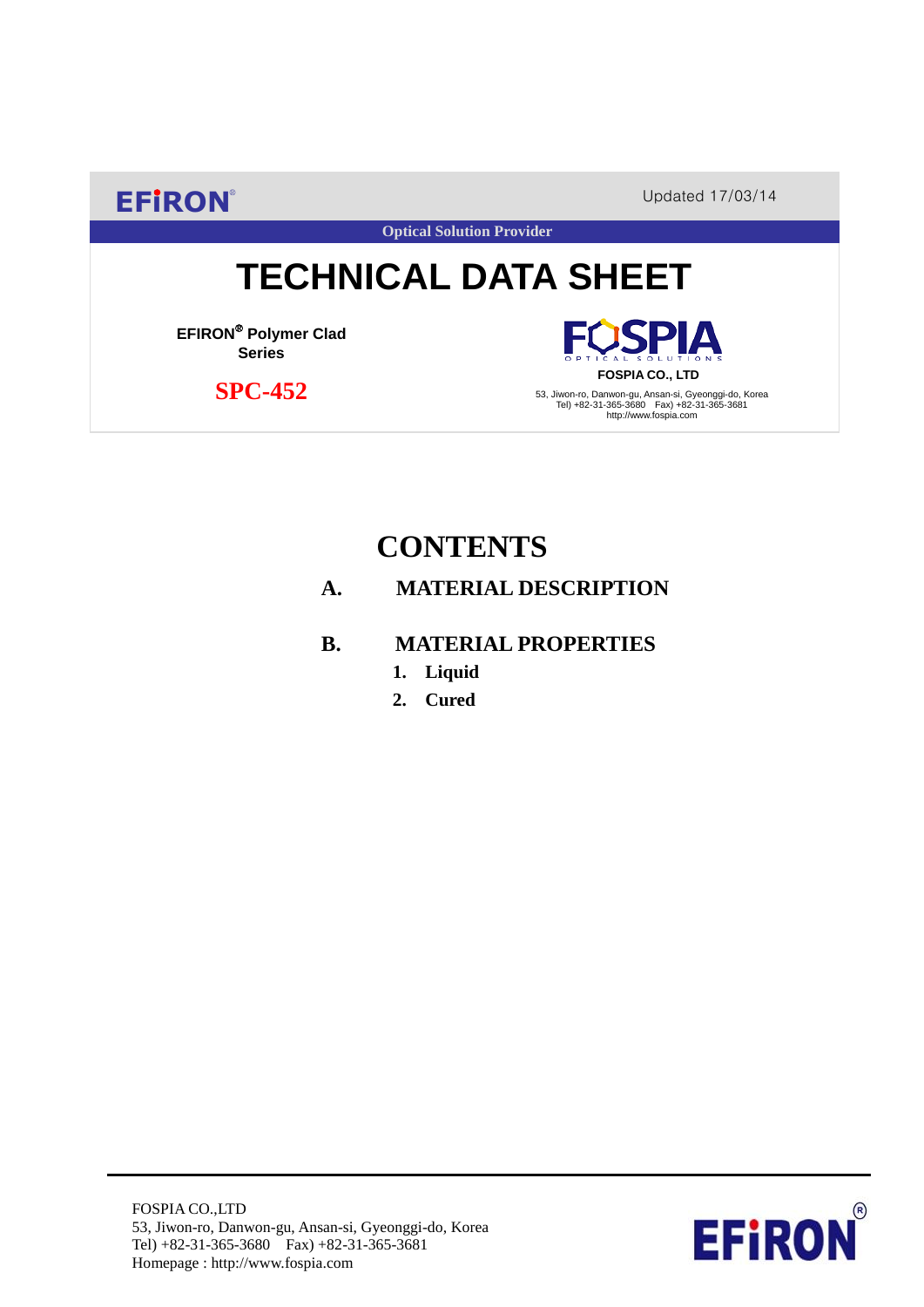# A. MATERIAL DESCRIPTION

EFIRON<sup>®</sup> SPC-452AP coating is a radiation-curable acrylate useful for polymer cladding making processes. EFIRON<sup>®</sup> SPC-452AP coating has suitable glass transition temperature, rapid cure property, non-yellowing, thermal resistance, high oxidative and hydrolytic (moisture) stability, which are required by optical fiber industry applications.

#### **1. CURING CONDITION**

Minimum UV dose of  $EPIRON^{\circledR}$  SPC-452AP for complete cure is minimum 1000  $mJ/cm<sup>2</sup>$  under a nitrogen environment. However, the minimum dosage is heavily dependent upon the thickness of the PC layer.

#### **2. STORAGE**

 $EFINON^{\circledR}$  SPC-452AP polymer cladding coating can polymerize under improper storage conditions. Store materials away from direct sunlight and presence of oxidizing agents and free radicals. Storage temperature range is between  $10^{\circ}$  to 30℃.

#### **3. PRECAUTION**

 $EFINON^{\circledR}$  SPC-452AP polymer cladding coating materials can cause skin and eye irritation after contact. Therefore, avoid direct contact with these materials. If contact occurs, immediately rinse affected areas copiously with water.

#### **4. NOTES**

The information contained herein is believed to be reliable but is not to be taken as representation, warranty or guarantee and customers are urged to make their own tests.